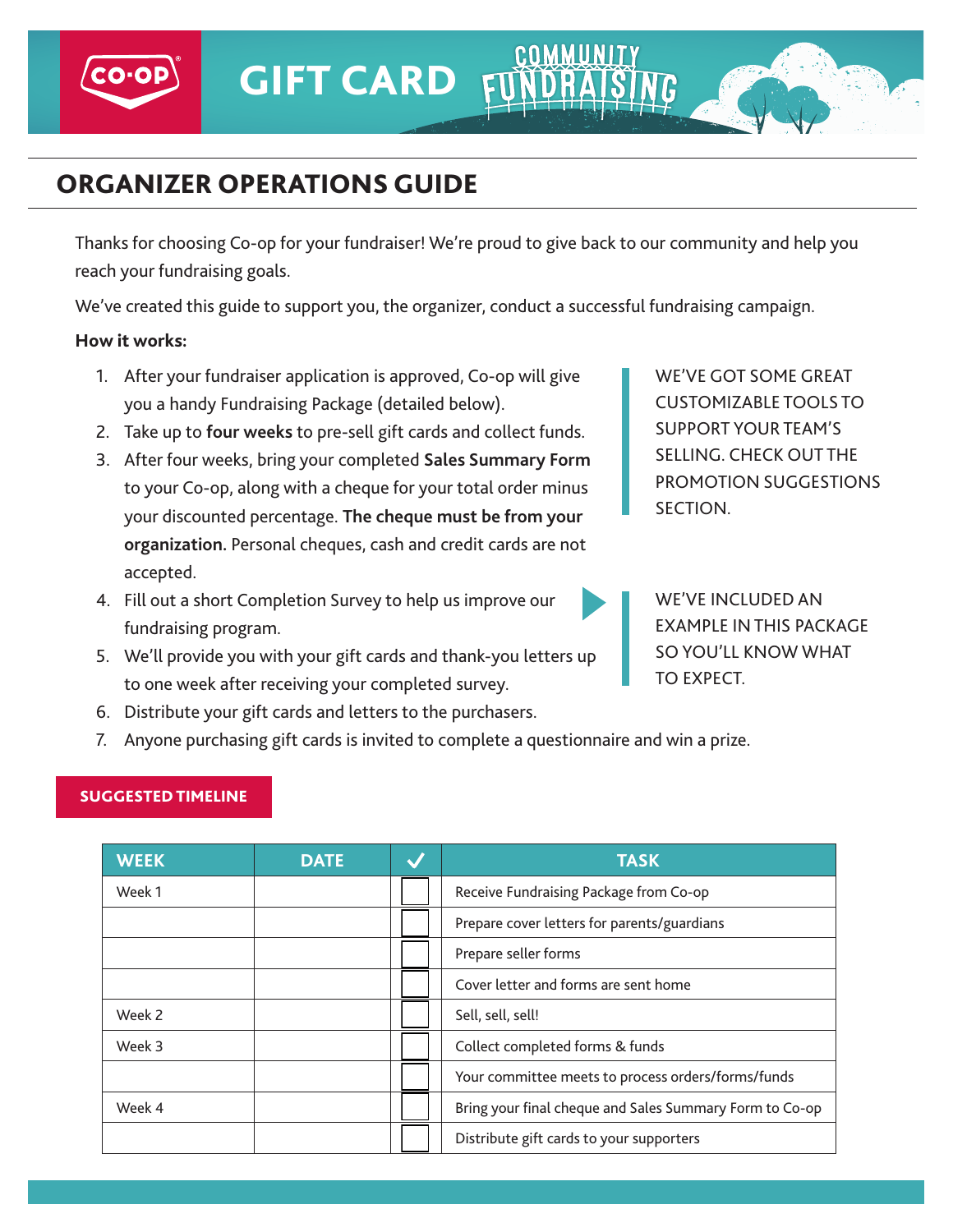#### FUNDRAISING PACKAGE

#### **The following materials are provided by Co-op to help your fundraiser succeed:**

- Organizer Operations Guide
- Fundraising Seller Sales Forms
- Fundraising Sales Summary Form
- Useful Information for Gift Card Sellers Sheets
- Thank-you letters to go with gift cards
- Social Media Plan and Kit
- **Example of Completion Survey**

#### RESPONSIBILITIES

#### **Your Co-op will undertake the following:**

- Provide the organizer with the Fundraising Package, including forms needed for sales and tracking
- Review timelines for fundraising and payment with the organizer
- Issue a Completion Survey promptly upon receiving your Sales Summary Form and cheque
- Ensure gift cards are ready for group one week after Sales Summary Form and payment has been received (and Completion Survey submitted)
- Answer your questions relating to the program

#### You **will undertake the following**:

- Maintain a single point of contact for Co-op and keep in contact
	- The contact person identified in the application will be the single point of contact for the program and will be the only authorized representative for discussing fundraising specifics after approval.
- Obtain, copy and distribute sales forms to your group
- Positively represent Co-op as your fundraising partner
- Collect forms and payment from your group after fundraising
- Complete the Sales Summary Form along with one cheque payable to your Co-op for of final gift card sales. A cheque payable to your Co-op must be included with the gift card's Sales Summary Form when handed in. **10%**
- Fill out Co-op's Completion Survey
- Distribute gift cards in timely manner